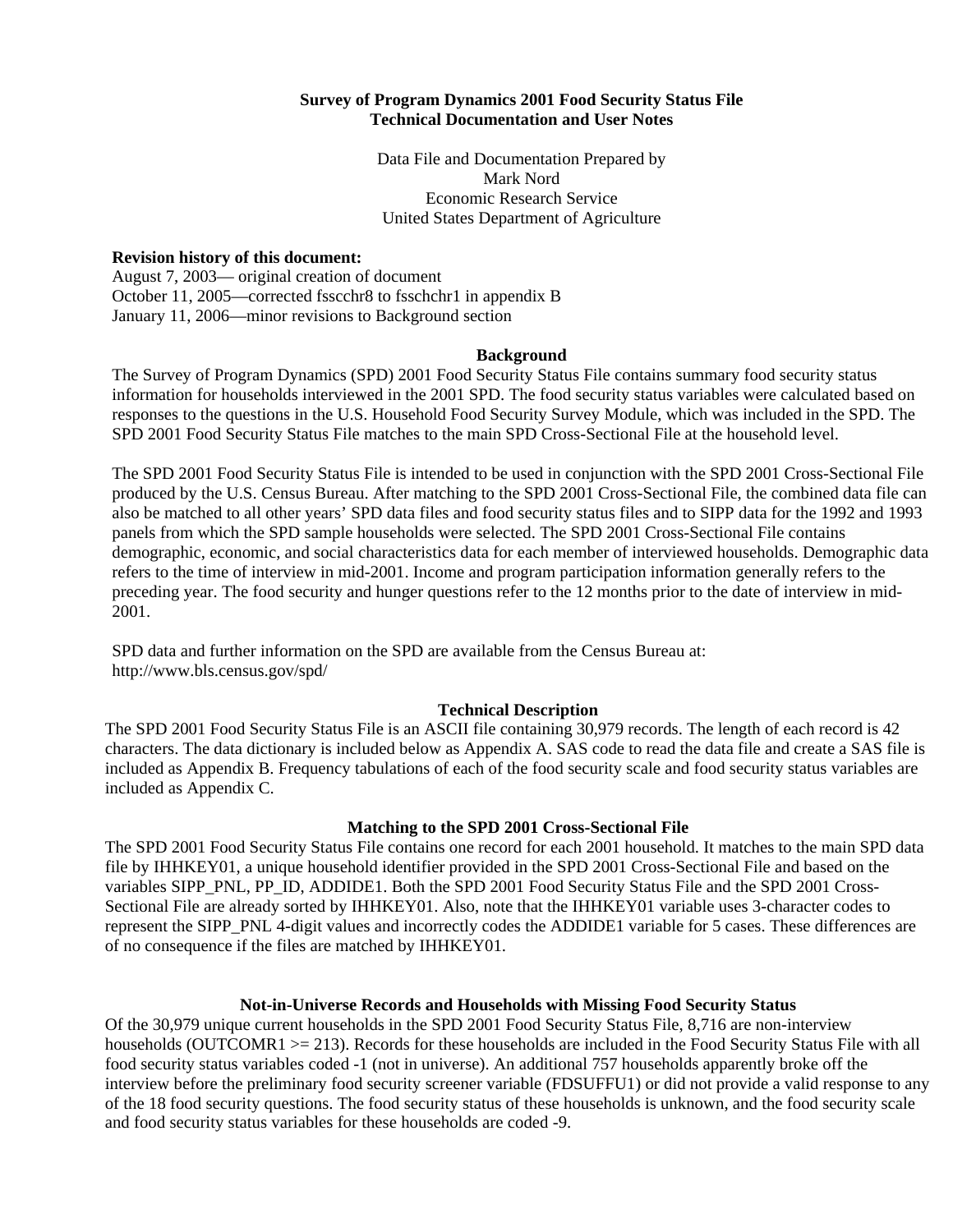### **Food Security Status Variables**

Food security status variables were calculated based on the 18 items in the U.S. Household Food Security Survey Module (FOOD01U1 through FOOD18U1). Calculations were carried out in accordance with the standard methods described in *Measuring Household Food Security, Revised 2000* (Bickel et al, 2000, available: *http://www.fns.usda.gov/oane/*). The children's food security variables were calculated in accordance with methods described in *Measuring Children's Food Security in U.S. Households, 1995-99* (Nord and Bickel 2002, available: *http://www.ers.usda.gov/briefing/foodsecurity*). Assessment of the food security items using statistical methods based on the Rasch measurement model indicated that model fit and relative item severities were very nearly identical to those in the 1998 Current Population Survey Food Security Supplement, so the use of the standard methods was appropriate.

Ten household food security summary variables are provided: 1 indicating screening status, and 9 indicating food security status (3 variables for each of three scales). The 3 scales are:

- *The Household Food Security Scale*, based on 18 items for households with children and 10 items for households without children.
- *The Adult Food Security Scale,* based on the 10 household and adult items in the 18 item scale. For households without children it is identical to the Household Food Security Scale. For households with children, it is calculated using the same methods as those used to calculate the Household Food Security Scale for households without children. *NOTE: For the 1999 SPD, only this scale is available.* Due to instrumentation problems in the 1999 survey, the child-referenced items were not asked of most households and will not be available on the data file. Variables based on the Adult Food Security Scale are provided in the 2001 file (and other SPD food security files) to facilitate comparisons and analyses that include the 1999 survey.
- *The Children's Food Security Scale,* based on the 8 items that ask specifically about conditions among children in the household.

The variables are described conceptually here, and additional detail is provided in the data dictionary in Appendix A.

*HFS: Food Security Screening Status (FSSCRNR1)* identifies the screening status of households relative to the food security module. To reduce respondent burden and avoid awkward interview situations, households with high income who gave no indication of food stress on the preliminary screening question (FDSUFFU1) were skipped over the rest of the food security module and deemed to be food secure. This variable is needed for analysis of individual items in the module, but is not needed if only the food security status variables are used.

*HFS: Household Food Security Raw Score (FSRAWR1)* is a count of the number of food security items in the Household Food Security Scale affirmed by the household respondent. This score along with presence or absence of children in the household determines the household food security scale score and food security status.

*HFS: Household Food Security Scale Score (FSSCALR1)* is a measure of the severity of food insecurity or hunger experienced in the household in the previous 12 months, based on the Household Food Security Scale. This is a continuous, interval-level measure based on the Rasch measurement model and is appropriate for associative analyses such as correlation, regression, or analysis of variance. It is on the standard computational metric described in *Measuring Household Food Security, Revised 2000.* Valid values range from 1.43 to 13.03, with higher values indicating more severe food deprivation. Technically, the scale score is undefined for households that affirmed no items. These households are food secure, but the appropriate size of the interval from the score of households that affirmed one item is not known and varies from household to household. The variable is coded -6 for households that affirmed no items (or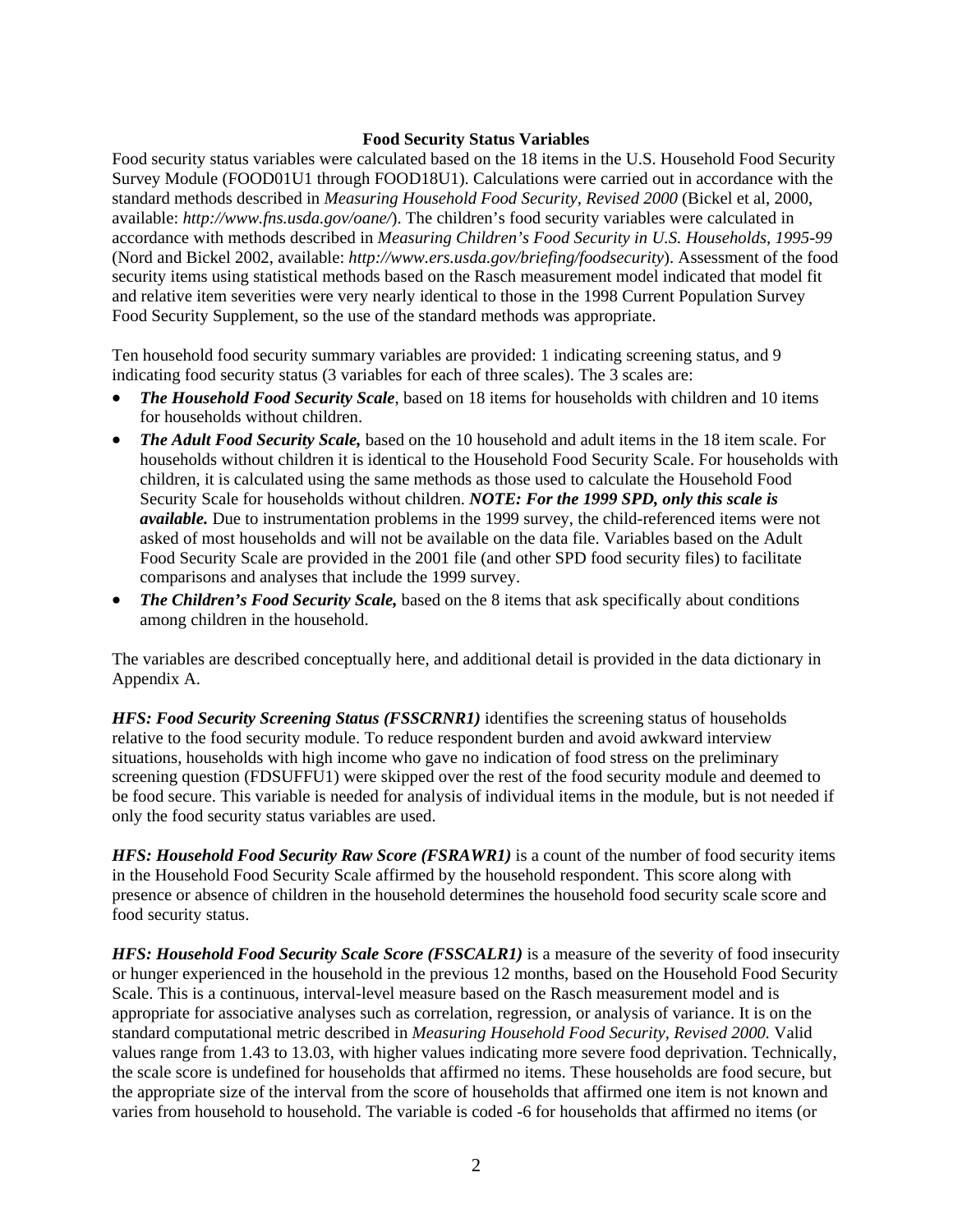were screened out and deemed to be food secure) to remind users that these cases require special consideration in analyses.

*HFS: Household Food Security Status Category (FSSTATR1)* is a categorical measure of food security status based on the Household Food Security Scale that identifies households as food secure, food insecure without hunger, or food insecure with hunger. This variable is appropriate for comparing prevalence rates of food insecurity and hunger across subpopulations.

*HFS: Adult Food Security Raw Score (FSRAADR1)* is a count of the number of food security items in the Adult Food Security Scale affirmed by the household respondent. This score determines the adult food security scale score and food security status.

*HFS: Adult Food Security Scale Score (FSSCADR1)* is a measure of the severity of food insecurity or hunger experienced by adults in the household in the previous 12 months, based on the Adult Food Security Scale. This is a continuous, interval-level measure based on the Rasch measurement model and is appropriate for associative analyses such as correlation, regression, or analysis of variance. It is on the standard computational metric described in *Measuring Household Food Security, Revised 2000.* Valid values range from 1.72 to 11.05, with higher values indicating more severe food deprivation. Technically, the scale score is undefined for households that affirmed no items in the scale. These households are food secure, but the appropriate size of the interval from the score of households that affirmed one item is not known and varies from household to household. The variable is coded -6 for households that affirmed no items (or were screened out and deemed to be food secure) to remind users that these cases require special consideration in analyses.

*HFS: Adult Food Security Status Category (FSSTADR1)* is a categorical measure of food security status based on the Adult Food Security Scale that identifies households as food secure, food insecure without hunger, or food insecure with hunger. This variable is appropriate for comparing prevalence rates of food insecurity and hunger across subpopulations.

*HFS: Children's Food Security Raw Score (FSRACHR1)* is a count of the number of food security items in the Children's Food Security Scale affirmed by the household respondent. This score determines the children's food security scale score and food security status.

*HFS: Children's Food Security Scale Score (FSSCCHR1)* is a measure of the severity of food insecurity or hunger experienced by children in the household in the previous 12 months, based on the Children's Food Security Scale. This is a continuous, interval-level measure based on the Rasch measurement model and is appropriate for associative analyses such as correlation, regression, or analysis of variance. It is on the standard computational metric described in *Measuring Household Food Security, Revised 2000.* Valid values range from 4.11 to 12.25, with higher values indicating more severe food deprivation. Technically, the scale score is undefined for households that affirmed no child-referenced items. Children in these households are more food secure than those that affirmed 1 child-referenced item, but the appropriate size of the interval from the score of households that affirmed one item is not known and varies from household to household. The variable is coded -6 for households that affirmed no items (or were screened out and deemed to be food secure) to remind users that these cases require special consideration in analyses.

*HFS: Children's Food Security Status Category (FSSTCHR1)* is a categorical measure that identifies households with hunger among children based on the Children's Food Security Scale. This variable is appropriate for comparing prevalence rates of hunger among children across subpopulations.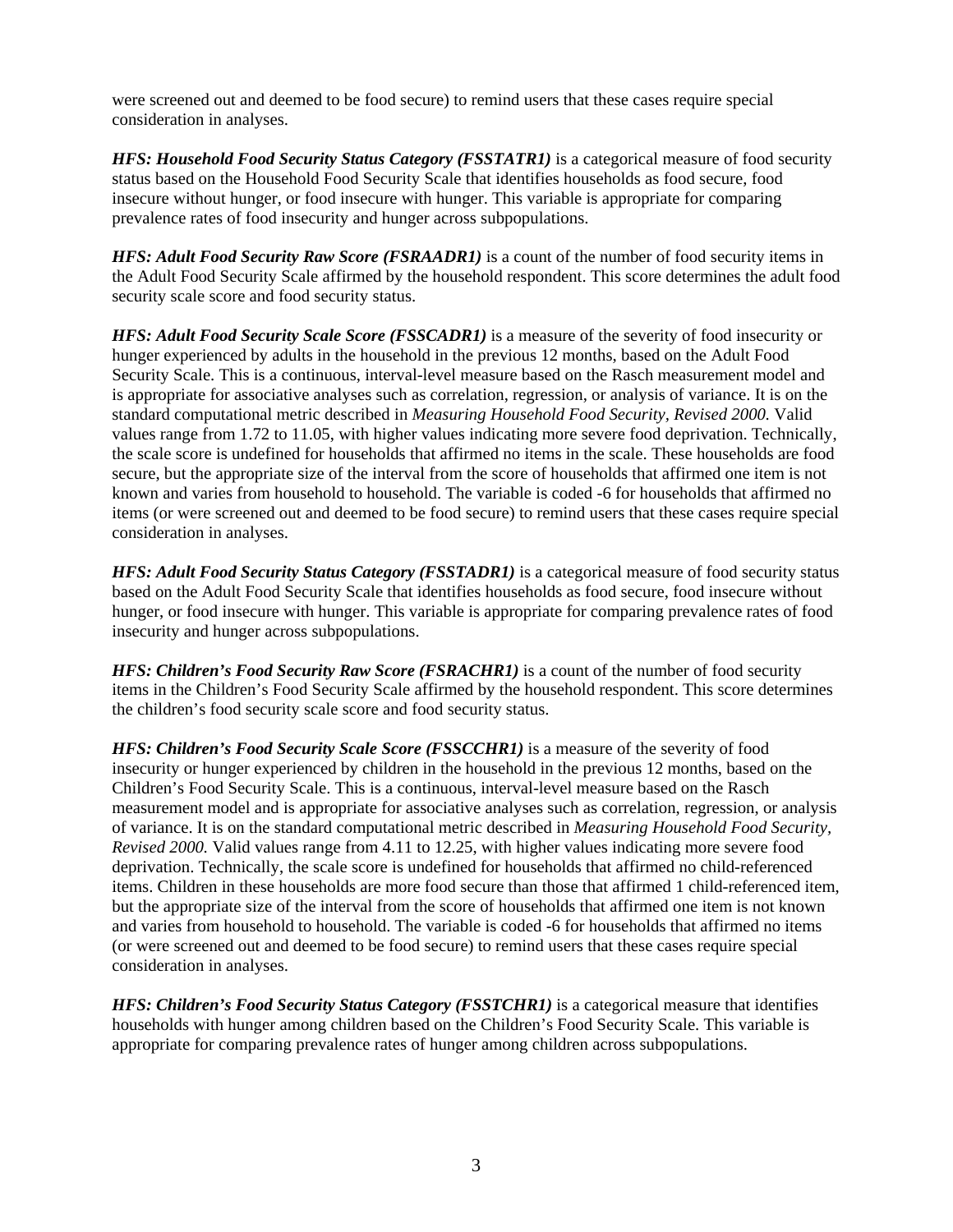## **Appendix A. Data Dictionary**

\*\*\*\*\*\*\*\*\*\*\*\*\*\*\*\*\*\*\*\*\*\*\*\*\*\*\*\*\*\*\*\*\*\*\*\*\*\*\*\*\*\*\* \* HOUSEHOLD MATCH VARIABLE \* \*\*\*\*\*\*\*\*\*\*\*\*\*\*\*\*\*\*\*\*\*\*\*\*\*\*\*\*\*\*\*\*\*\*\*\*\*\*\*\*\*\*\* DATA SIZE BEGIN D IHHKEY01 15 1 T SC: Unique household identifier 01 Unique household identifier for use as a match key for households. Characters 1-3 SIPP Panel B12 (1992), B13 (1993) Characters 4-12 PP\_ID Characters 13-15 Current Address ID U All Households D blank 1 16 T SC: Filler, no data Filler U All Households \*\*\*\*\*\*\*\*\*\*\*\*\*\*\*\*\*\*\*\*\*\*\*\*\*\*\*\*\*\*\*\*\*\*\*\*\*\*\*\*\*\*\*\* \* HOUSEHOLD FOOD SECURITY SCALE VARIABLES \* \*\*\*\*\*\*\*\*\*\*\*\*\*\*\*\*\*\*\*\*\*\*\*\*\*\*\*\*\*\*\*\*\*\*\*\*\*\*\*\*\*\*\*\* D FSSCRNR1 2 17 T HFS: Food Security Screening Status Screening status, food security module U Interviewed households<br>V 1 Did not pass V 1 .Did not pass preliminary screen - assumed food secure V 2 .Skip out after Block 1 V 3 .Skip out after Block 2 V 4 .Entered Block 3 V -1 .Not In Universe (not interviewed) V -9 .Missing--no valid food security items D FSRAWR1 2 19 T HFS: Household Food Security Raw Score Household food security raw score (number of affirmative responses) U Interviewed households<br>V 0 No affirmative V 0 .No affirmative responses, or screened out V 1:18 .Number of affirmative responses V -1 .Not In Universe (not interviewed) V -9 . Missing--no valid food security items D FSSCALR1 4 21 T HFS: Household Food Security Scale Score Household food security scale score (Rasch) (2 implied decimal places) U Interviewed households<br>V -6 No affirmativ V -6 .No affirmative responses, or screened out V .scale score undefined  $V = 1.43:$ <br> $V = 13.0$ V 13.03 .Number v -1 .namp.<br>V -1 .Not In Universe (not interviewed)<br>V -9 .Missing--no-valid food security i with the control of the controller of the control of the same control of the same control of the same control o D FSSTATR1 2 25 T HFS: Household Food Security Status Category Household food security status category U Interviewed households V 1 . Food Secure<br>V 2 . Food Insecur V 2 .Food Insecure without Hunger V 3 .Food Insecure with Hunger V -1 .Not In Universe (not interviewed) V -9 .Missing--no valid food security items \*\*\*\*\*\*\*\*\*\*\*\*\*\*\*\*\*\*\*\*\*\*\*\*\*\*\*\*\*\*\*\*\*\*\*\*\*\*\*\*\*\*\*\* \* ADULT FOOD SECURITY SCALE VARIABLES \* \*\*\*\*\*\*\*\*\*\*\*\*\*\*\*\*\*\*\*\*\*\*\*\*\*\*\*\*\*\*\*\*\*\*\*\*\*\*\*\*\*\*\*\* D FSRAADR1 2 27 T HFS: Adult Food Security Raw Score Adult food security raw score (number of affirmative responses) U Interviewed households V 0 .No affirmative responses, or screened out V 1:10 .Number of affirmative responses V -1 .Not In Universe (not interviewed) V -9 .Missing--no valid food security items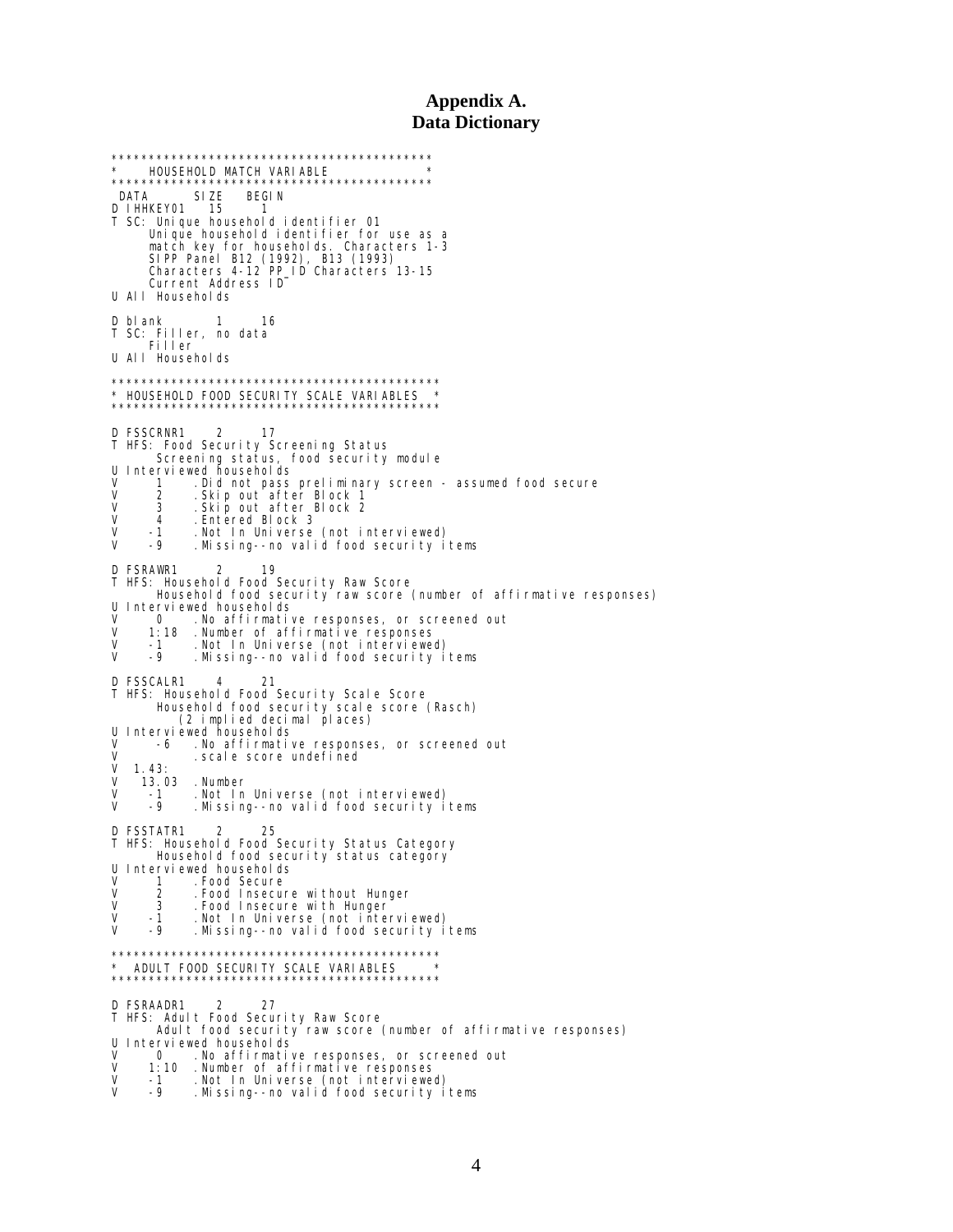D FSSCADR1 4 29 T HFS: Adult Food Security Scale Score Adult food security scale score (Rasch) (2 implied decimal places) U Interviewed households<br>V -6 .No affirmativ V -6 .No affirmative responses, or screened out V .scale score undefined  $V = 1.72:$ <br> $V = 11.0$ V 11.05 .Number V -1 .Not In Universe (not interviewed) V -9 .Missing--no valid food security items D FSSTADR1 2 33 T HFS: Adult Food Security Status Category Adult food security status category U Interviewed households<br>V 1 Food Secure V 1 .Food Secure<br>V 2 .Food Insecur V 2 .Food Insecure without Hunger V 3 .Food Insecure with Hunger V -1 .Not In Universe (not interviewed) Missing--no valid food security items \*\*\*\*\*\*\*\*\*\*\*\*\*\*\*\*\*\*\*\*\*\*\*\*\*\*\*\*\*\*\*\*\*\*\*\*\*\*\*\*\*\*\*\* \* CHILDREN'S FOOD SECURITY SCALE VARIABLES \* \*\*\*\*\*\*\*\*\*\*\*\*\*\*\*\*\*\*\*\*\*\*\*\*\*\*\*\*\*\*\*\*\*\*\*\*\*\*\*\*\*\*\*\* D FSRACHR1 2 35<br>T HFS: Children's Food Security Raw Score<br> Children's food security raw score (number of affirmative responses) U Interviewed households<br>V 0 .No affirmative V 0 . No affirmative responses, or screened out<br>V 1:8 . Number of affirmative responses V 1:8 .Number of affirmative responses V -1 .Not In Universe (not interviewed or no child present) V -9 .Missing--no valid child food security items D FSSCCHR1 4 37 T HFS: Children's Food Security Scale Score Children's food security scale score (Rasch) (2 implied decimal places) U Interviewed households V -6 . No affirmative responses, or screened out<br>V 4.11: . scal e score undefined  $V = 4.11:$ <br> $V = 12.2$ V 12.25 .Number<br>V -1 .Notln<br>V -9 .Missin V -1 .Not In Universe (not interviewed or no child present) V -9 .Missing--no valid child food security items D FSSTCHR1 2 41 T HFS: Children's Hunger Status Category Children's hunger status category U Interviewed households<br>V 1 Hunger Unlike

- V 1 .Hunger Unlikely among Children<br>V 2 .Food Insecure with Hunger among
- V 2 . Food Insecure with Hunger among Children<br>V -1 . Not In Universe (not interviewed or no cl<br>V -9 . Missing--no valid food security items
- V -1 .Not In Universe (not interviewed or no child present) V -9 .Missing--no valid food security items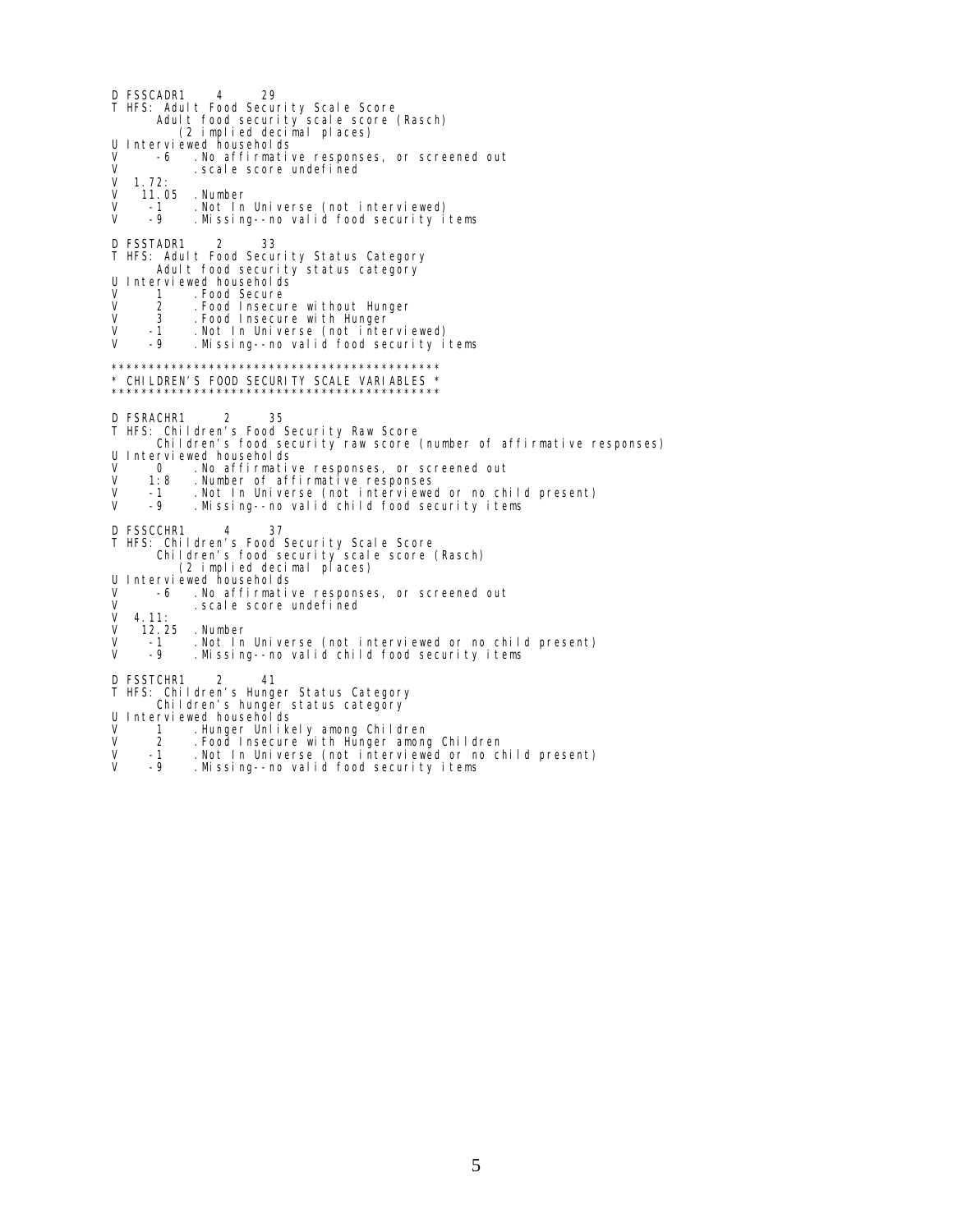# **Appendix B SAS Program to Read SPD 2001 Food Security Data File**

\*SAS program to read public-use SPD 2001 food security data file;

data temp; infile 'd:\foodsecu\spd\spd2001\spd01fs1.dat' lrecl=42; \*modify path and filename in accordance with file location in your system;

| <i>i</i> nput<br>@1 i hhkey01 \$ 15.<br>@17 $fsscrn r1 2.$<br>$@19$ fsrawr1 2.<br>@21 fsscal r1<br>@25 fsstatr1 2.<br>2.<br>@27 fsraadr1<br>@29 fsscadr1<br>@33 fsstadr1<br>@37 fsscchr1<br>@41 fsstchr1 | $\gamma^*$ unique household identifier based on SIPP PNL, PP ID, ADDIDE1 */<br>/* food security module screening status<br>/* household food security raw score<br>/* household food security scale score (interval-level measure)<br>4.<br>/* household food security status category (categorical measure)<br>/* adult food security raw score<br>/* adult food security scale score (interval-level measure)<br>4.<br>2.<br>/* adult food security status category (categorical measure)<br>@35 fsrachr1 2. /* children's food security raw score<br>4. /* children's food security scale score (interval-level measure)<br>/* children's food security status category (categorical measure) */<br>2. : | $*$ /<br>$^{\star}$ /<br>$^{\star}$ /<br>$^*/$<br>$*$ /<br>$^{\star}$ /<br>$^*/$<br>$*$ /<br>$^{\star}$ / |
|----------------------------------------------------------------------------------------------------------------------------------------------------------------------------------------------------------|-------------------------------------------------------------------------------------------------------------------------------------------------------------------------------------------------------------------------------------------------------------------------------------------------------------------------------------------------------------------------------------------------------------------------------------------------------------------------------------------------------------------------------------------------------------------------------------------------------------------------------------------------------------------------------------------------------------|-----------------------------------------------------------------------------------------------------------|
| run;                                                                                                                                                                                                     | if fsscalr1 gt 0 then fsscalr1=fsscalr1/100; *to restore the 2 decimal places;<br>if fsscadr1 qt 0 then fsscadr1=fsscadr1/100; *to restore the 2 decimal<br>pl aces;<br>if fsscchr1 gt 0 then fsscchr1=fsscchr1/100; *to restore the 2 decimal<br>pl aces:                                                                                                                                                                                                                                                                                                                                                                                                                                                  |                                                                                                           |
| $t$ it let $'$ Run 9: HH, unweighted';<br>run;                                                                                                                                                           | proc freq data=temp; tables fsscrnr1--fsstchr1;                                                                                                                                                                                                                                                                                                                                                                                                                                                                                                                                                                                                                                                             |                                                                                                           |

\*This SAS data set will now match to the SPD 2001 Cross-Sectional File by IHHKEY01; \*The 10 food security variables are stored without leading zeros;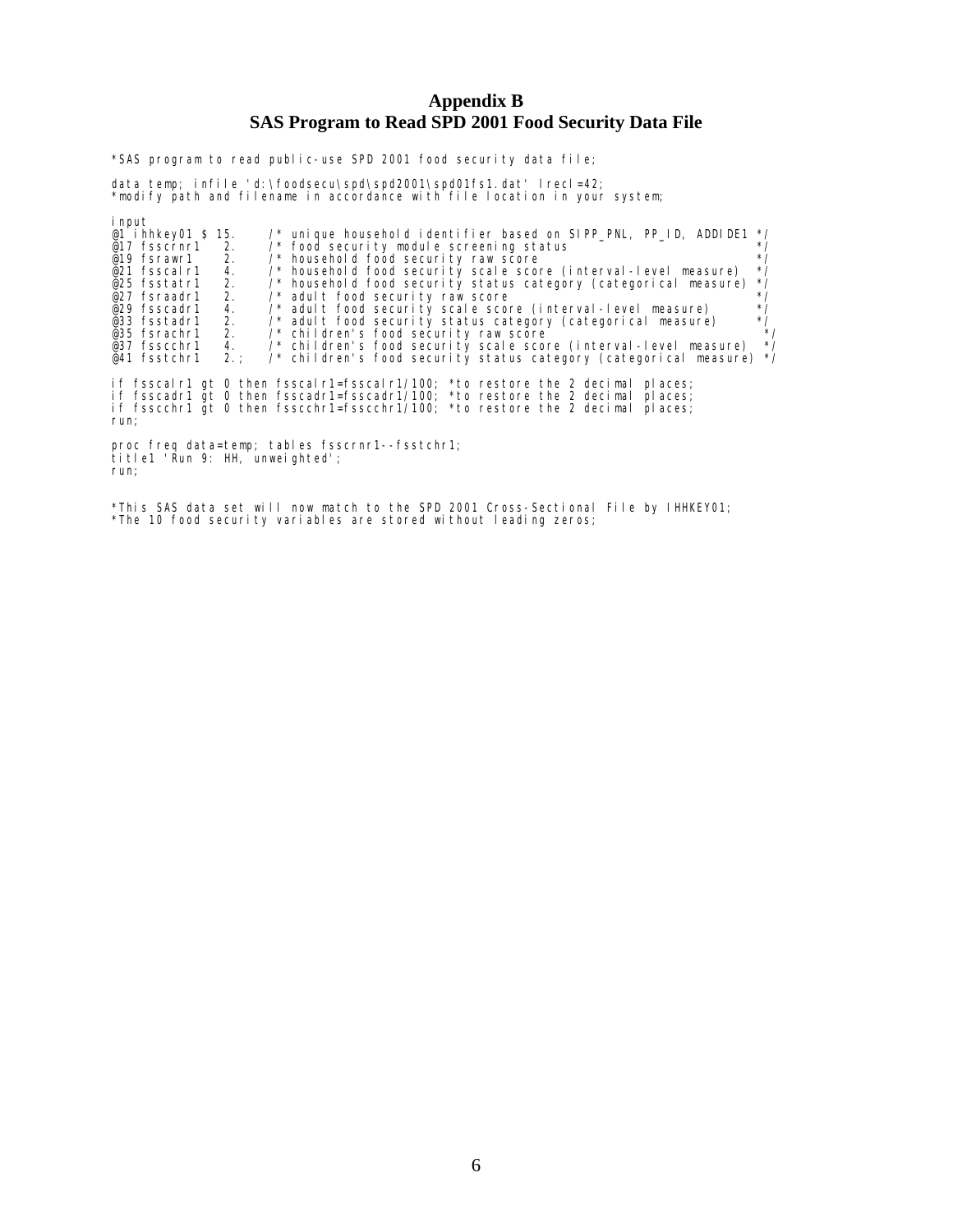# **Appendix C. Frequencies of Variables in SPD 2001 Food Security Data File**

Run 9: HH, unweighted

#### The FREQ Procedure

|                                                                                                                                                                                                                                                            |                                                                                                                                                                                                                                                                                                                                                                                                                                                                                                                                                                                                                                                                                                                              |                                                                                                                                      | Cumulative Cumulative                                                                                                                                                                                                                                                                    |                                                                                                                                                                                                                                                                                                                                                                                |
|------------------------------------------------------------------------------------------------------------------------------------------------------------------------------------------------------------------------------------------------------------|------------------------------------------------------------------------------------------------------------------------------------------------------------------------------------------------------------------------------------------------------------------------------------------------------------------------------------------------------------------------------------------------------------------------------------------------------------------------------------------------------------------------------------------------------------------------------------------------------------------------------------------------------------------------------------------------------------------------------|--------------------------------------------------------------------------------------------------------------------------------------|------------------------------------------------------------------------------------------------------------------------------------------------------------------------------------------------------------------------------------------------------------------------------------------|--------------------------------------------------------------------------------------------------------------------------------------------------------------------------------------------------------------------------------------------------------------------------------------------------------------------------------------------------------------------------------|
| -9<br>$\frac{-1}{1}$                                                                                                                                                                                                                                       |                                                                                                                                                                                                                                                                                                                                                                                                                                                                                                                                                                                                                                                                                                                              |                                                                                                                                      | $\begin{array}{cccccccc} .9 & 757 & 2.44 & 757 & 2.44 \\ -9 & 757 & 2.44 & 757 & 2.44 \\ 1 & 8716 & 28.14 & 9473 & 30.58 \\ 1 & 11843 & 38.23 & 21316 & 68.81 \\ 2 & 6072 & 19.60 & 27388 & 88.41 \\ 3 & 1998 & 6.45 & 29386 & 94.86 \\ 4 & 1593 & 5.14 & 30979 & 100.00 \\ \end{array}$ |                                                                                                                                                                                                                                                                                                                                                                                |
|                                                                                                                                                                                                                                                            |                                                                                                                                                                                                                                                                                                                                                                                                                                                                                                                                                                                                                                                                                                                              |                                                                                                                                      | Cumulative Cumulative                                                                                                                                                                                                                                                                    |                                                                                                                                                                                                                                                                                                                                                                                |
| $-9$<br>$-1$<br>10<br>11<br>12<br>13<br>14<br>15<br>16<br>17<br>18                                                                                                                                                                                         | $\begin{array}{cccc} \text{Frequency} & \text{Fermi-1} & \text{Frequency} \end{array} \ \begin{array}{c} \text{Frequency} \ \text{195} & \text{195} \ \text{195} & \text{195} \ \text{195} & \text{195} \ \text{195} & \text{195} \ \text{195} & \text{195} \ \text{195} & \text{195} \ \text{195} & \text{195} \ \text{195} & \text{195} \ \text{195} & \text{195} \ \text{195} & \text{195} \ \text{196} & \text{19$<br>$6^{\circ}$                                                                                                                                                                                                                                                                                        | 0.02                                                                                                                                 | 29971<br>30438<br>30617<br>30719<br>30886<br>30916<br>30953<br>30953<br>30953<br>$\begin{array}{r} 30967 & 99.96 \\ 30972 & 99.98 \\ 30973 & 99.98 \end{array}$                                                                                                                          | 97.65<br>98.25<br>98.83<br>- 99. 16<br>99.58<br>99.70<br>99.80<br>99.86<br>99.92<br>30979 100.00                                                                                                                                                                                                                                                                               |
|                                                                                                                                                                                                                                                            |                                                                                                                                                                                                                                                                                                                                                                                                                                                                                                                                                                                                                                                                                                                              |                                                                                                                                      | Cumulative Cumulative<br>fsscalr1 Frequency Percent Frequency Percent                                                                                                                                                                                                                    |                                                                                                                                                                                                                                                                                                                                                                                |
| $-9$<br>$-6$<br>$-1$<br>1.43<br>1.72<br>2.56<br>3.10<br>3.40<br>4.14<br>4.23<br>4.81<br>5.23<br>5.43<br>6.02<br>6.16<br>6.61<br>7.07<br>7.18<br>7.74<br>8.00<br>8.28<br>8.79<br>8.98<br>9.31<br>9.84<br>10.15<br>10.42<br>11.05<br>11.13<br>12.16<br>13.03 | $\begin{array}{r} \textcolor{red}{7} \textcolor{red}{7} \textcolor{red}{7} \textcolor{red}{7} \textcolor{red}{5} \textcolor{red}{7} \textcolor{red}{7} \textcolor{red}{7} \textcolor{red}{7} \textcolor{red}{7} \textcolor{red}{7} \textcolor{red}{7} \textcolor{red}{7} \textcolor{red}{7} \textcolor{red}{7} \textcolor{red}{7} \textcolor{red}{7} \textcolor{red}{7} \textcolor{red}{8} \textcolor{red}{7} \textcolor{red}{16} \textcolor{red}{7} \textcolor{red}{8} \textcolor{red}{7} \textcolor{red}{16} \textcolor{red}{7} \textcolor$<br>$\begin{array}{r} 134 \\ 119 \\ 145 \\ 88 \\ 124 \\ \hline 87 \end{array}$<br>- 87<br>134<br>65<br>40<br>100<br>38<br>30<br>92<br>21<br>16<br>37<br>14<br>89<br>5<br>1<br>6 | 0.40<br>0.28<br>0.43<br>0.21<br>0.13<br>0.32<br>0.12<br>0.10<br>0.30<br>0.07<br>0.05<br>0.12<br>0.05<br>0.29<br>0.02<br>0.00<br>0.02 | 757<br>28832<br>20032<br>29060<br>29241<br>29594<br>29394<br>29728<br>29847<br>29992<br>30080<br>30204<br>30291<br>30425<br>30490<br>30530<br>30630<br>30668<br>30698<br>30790<br>30811<br>30827<br>30864<br>30878<br>30967<br>30972<br>30973<br>30979                                   | 2.44<br>$\begin{array}{cccc} 751 & 60.44 \ 18711 & 60.40 \ 27427 & 88.53 \ 27813 & 89.78 \ 28191 & 91.00 \ 28512 & 92.04 \ \end{array}$<br>93.07<br>93.81<br>94.39<br>95.53<br>$95.96$<br>$96.35$<br>96.81<br>97.10<br>97.50<br>97.78<br>98.21<br>98.42<br>98.55<br>98.87<br>99.00<br>99.09<br>99.39<br>99.46<br>99.51<br>99.63<br>99.67<br>99. 96<br>99.98<br>99.98<br>100.00 |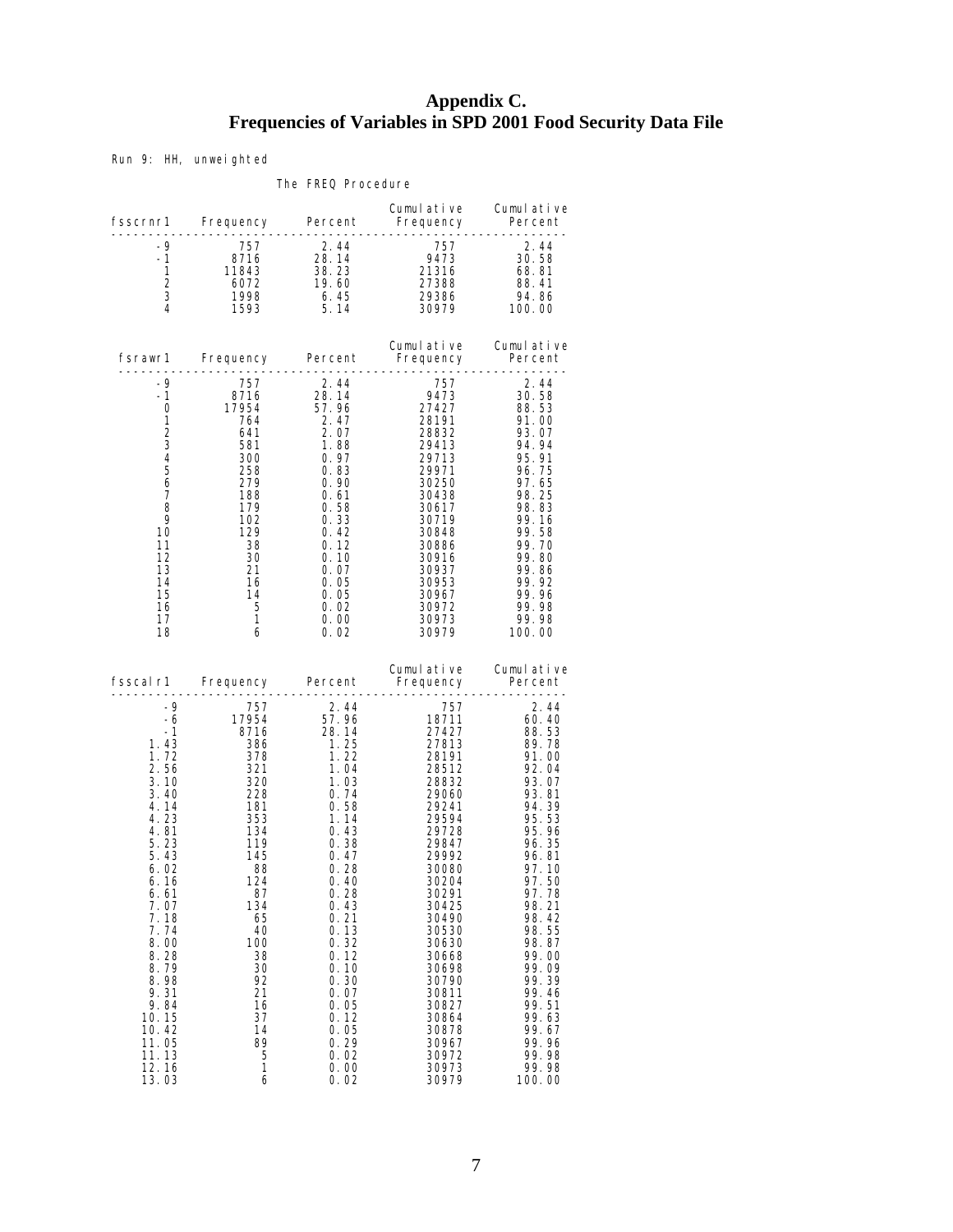| fsstatr1                                                                                             | Frequency Percent                                                                                                                                  |                                                                                                                | Cumulative<br>Frequency<br>. <del>.</del> .                                                                              | Cumulative<br>Percent                                                                                                            |
|------------------------------------------------------------------------------------------------------|----------------------------------------------------------------------------------------------------------------------------------------------------|----------------------------------------------------------------------------------------------------------------|--------------------------------------------------------------------------------------------------------------------------|----------------------------------------------------------------------------------------------------------------------------------|
| -9<br>$-1$<br>1<br>$\overline{2}$<br>3                                                               | 757<br>8716<br>19359<br>1372<br>775                                                                                                                | 2.44<br>28. 14<br>62. 49<br>4.43<br>2.50                                                                       | 757<br>9473<br>28832<br>30204<br>30979                                                                                   | 2.44<br>30.58<br>93.07<br>97.50<br>100.00                                                                                        |
| fsraadr1                                                                                             | Frequency Percent                                                                                                                                  |                                                                                                                | Cumulative<br>Frequency<br>.                                                                                             | Cumulative<br>Percent                                                                                                            |
| -9<br>$-1$<br>0<br>1<br>$\overline{2}$<br>3<br>4<br>5<br>6<br>7<br>8<br>9<br>10                      | 760<br>8716<br>18040<br>807<br>708<br>692<br>253<br>231<br>231<br>187<br>164<br>- 62<br>128                                                        | 2.45<br>28.14<br>58.23<br>2.60<br>2.29<br>2.23<br>0.82<br>0.75<br>0.75<br>0.60<br>0.53<br>0.20<br>0.41         | 760<br>9476<br>27516<br>28323<br>29031<br>29723<br>29976<br>30207<br>30438<br>30625<br>30789<br>30851<br>30979           | -----------<br>2.45<br>30.59<br>88.82<br>91.43<br>93.71<br>95.95<br>96.76<br>97.51<br>98.25<br>98.86<br>99.39<br>99.59<br>100.00 |
| fsscadr1                                                                                             | Frequency Percent                                                                                                                                  |                                                                                                                | Cumulative<br>Frequency                                                                                                  | Cumulative<br>Percent<br>.                                                                                                       |
| -9<br>$-6$<br>$-1$<br>1.72<br>3.10<br>4.23<br>5.23<br>6.16<br>7.07<br>8.00<br>8.98<br>10.15<br>11.05 | 760<br>18040<br>8716<br>- 807<br>$\frac{708}{692}$<br>$\frac{253}{231}$<br>187<br>$\begin{array}{c} 16 \\ 62 \\ \hline 2 \\ 28 \end{array}$<br>128 | 2.45<br>58.23<br>28.14<br>2.60<br>$2.\,29$<br>$2.23$<br>$0.82$<br>0.75<br>0.75<br>0.60<br>0.53<br>0.20<br>0.41 | 760<br>18800<br>27516<br>28323<br>28323<br>29031<br>29723<br>29976<br>30207<br>30438<br>30625<br>30789<br>30851<br>30979 | 2.45<br>60. 69<br>88.82<br>91.43<br>93.71<br>95.95<br>96. 76<br>97.51<br>98.25<br>98.86<br>99.39<br>99.59<br>100.00              |
| fsstadr1                                                                                             | Frequency                                                                                                                                          | Percent                                                                                                        | Cumulative<br>Frequency                                                                                                  | Cumulative<br>Percent<br>- - - - - - - - -                                                                                       |
| -9<br>$-1$<br>1<br>2<br>3                                                                            | 760<br>8716<br>19555<br>1176<br>772                                                                                                                | 2.45<br>28.14<br>63.12<br>3.80<br>2.49                                                                         | $\frac{760}{9476}$<br>30207<br>30979                                                                                     | 2.45<br>30.59<br>93.71<br>97.51<br>100.00                                                                                        |
| fsrachr1                                                                                             | Frequency                                                                                                                                          | Percent                                                                                                        | Cumulative<br>Frequency                                                                                                  | Cumul ative<br>Percent                                                                                                           |
| -9<br>-1<br>0<br>1<br>$\frac{2}{3}$<br>4<br>5<br>6<br>7<br>8                                         | 407<br>20861<br>8646<br>474<br>274<br>216<br>43<br>23<br>15<br>11<br>9                                                                             | 1.31<br>67.34<br>27.91<br>1.53<br>0.88<br>0.70<br>0.14<br>0.07<br>0.05<br>0.04<br>0.03                         | 407<br>21268<br>29914<br>30388<br>30662<br>30878<br>30921<br>30944<br>30959<br>30970<br>30979                            | 1.31<br>68.65<br>96.56<br>98.09<br>98.98<br>99.67<br>99.81<br>99.89<br>99.94<br>99.97<br>100.00                                  |
| fsscchr1                                                                                             | Frequency                                                                                                                                          | Percent                                                                                                        | Cumulative<br>Frequency                                                                                                  | Cumulative<br>Percent<br>------                                                                                                  |
| -9<br>-6<br>$-1$<br>411<br>585<br>754<br>879<br>962                                                  | 407<br>8646<br>20861<br>474<br>274<br>216<br>43<br>23                                                                                              | 1.31<br>27.91<br>67.34<br>1.53<br>0.88<br>0.70<br>0.14<br>0.07                                                 | 407<br>9053<br>29914<br>30388<br>30662<br>30878<br>30921<br>30944                                                        | 1.31<br>29.22<br>96.56<br>98.09<br>98.98<br>99.67<br>99.81<br>99.89                                                              |